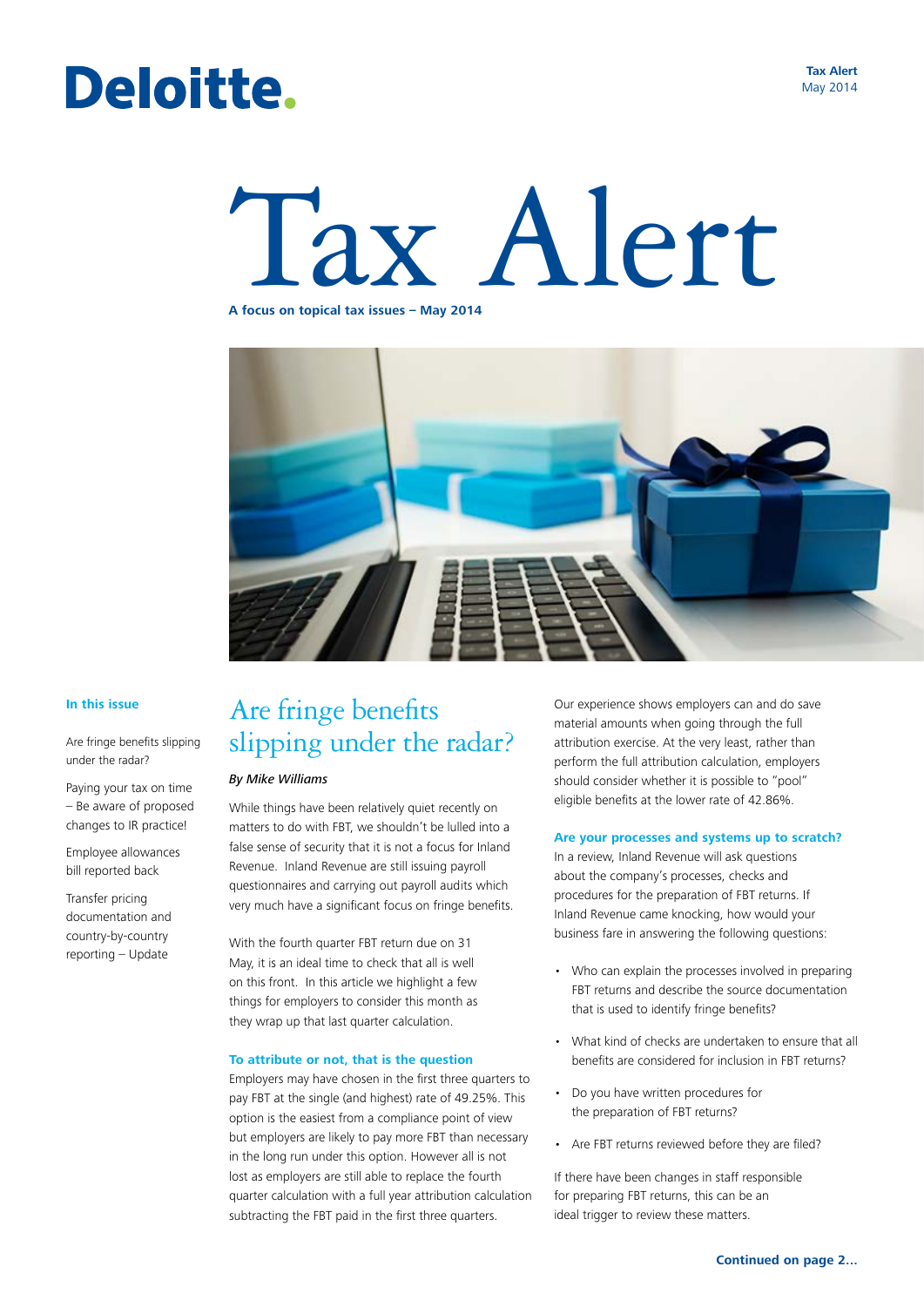

**Mike Williams** Associate Director +64 (0) 9 303 0747 michaelswilliams@deloitte.co.nz

#### **Do I deduct PAYE or pay FBT?**

A common query is whether something is subject to PAYE or FBT. The general rule is that if the employee is contractually obliged to pay for something but the cost is met by the employer (excepting genuine business expense reimbursements, it is subject to PAYE. Generally where the employer is obliged to pay for the item provided to the employee, then this will be subject to FBT. One exception relates to the taxable provision of accommodation, which is always dealt with under PAYE regardless of any arrangements in place.

### **Is it GST on FBT or FBT on GST?**

GST is payable on some fringe benefits as the employer is treated as supplying the benefit to the employee as if it was a normal sale of goods and services by the employer to the employee. The rule to remember in this regard is that what goes on the FBT return stays on the FBT return and so this GST adjustment is made in the FBT return (not the GST return). It's quite common for this to be doublecounted and included in the GST return as well.

#### **Don't miss these benefits**

There are a number of unclassified benefits that may also give rise to an FBT liability when provided to employees. A few examples we've encountered include:



- Vouchers
- Flowers and Christmas gifts
- Prescription spectacles
- Leaving gifts
- Free or discounted goods and services
- Security Systems
- Use of employer's assets off the premises and for private purposes (e.g. use of employer's boat)
- Child care (not provided on premises)
- Allocation of "frequent flyer points" if the membership is in the name of the employer
- Home newspapers
- Magazine subscriptions
- Study fees (when the course is unrelated to work)
- Travel (not work related)
- Club memberships (not being work related societies and professional bodies)

### **Issues with motor vehicles**

The provision of motor vehicles probably accounts for most of the FBT payable in returns. It is also an area where errors easily occur. Issues often arise with what cost basis is used, the tracking of private use and exempt days, what is a work-related vehicle and other such intricacies. It can be worthwhile reviewing this periodically to make sure what is recorded stacks up, that appropriate logs are kept, and that work related vehicles are treated correctly – particularly whether they are exempt from FBT or not.

### **Undertaking a regular health check on FBT is beneficial**

We have only listed a few of the many things to watch out for with regard to FBT. We know from experience that Inland Revenue finds fewer risks with organisations that undertake a regular "health check" of their compliance processes. Not only does it reduce risk and save on potential penalties where FBT is underpaid, but savings can also be found if FBT is overpaid.

If you require assistance with your final quarter calculations or wish to explore the benefits of a FBT health check further, please contact your usual Deloitte tax advisor.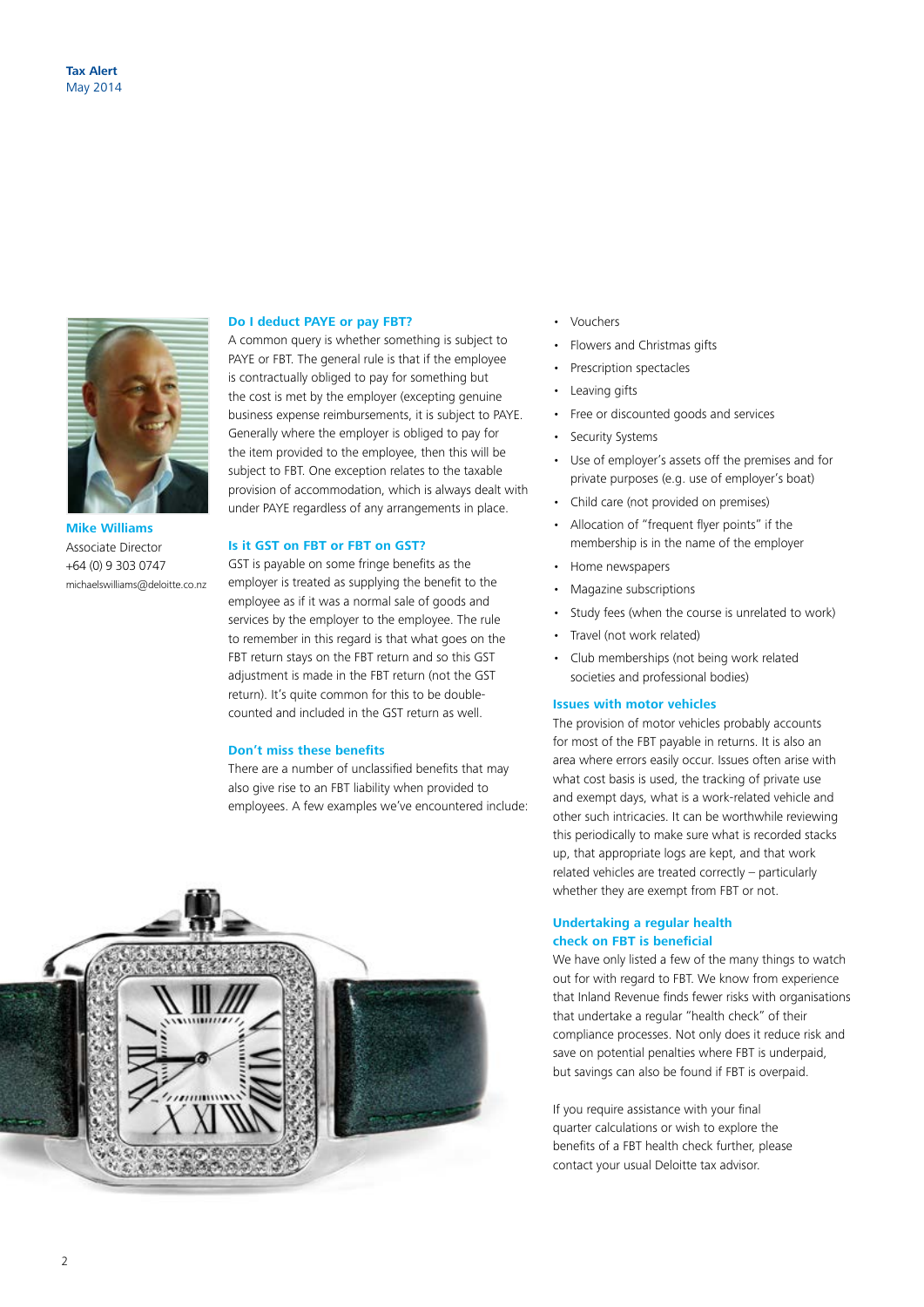### Paying your tax on time – Be aware of proposed changes to IR practice!

### *By Veronica Harley and Brad Bowman*

Inland Revenue has released for comment a draft standard practice statement ("draft SPS") outlining the Commissioner's practice for accepting tax payments as having been made in time. The draft SPS replaces and updates SPS 07/01.

While the draft SPS is largely consistent with SPS 07/01, we wish to highlight two proposed changes to the Commissioner's practice.

### **Provincial Anniversary days**

Under SPS 07/01, a provincial anniversary day was considered to be a public holiday meaning that Inland Revenue accepted a payment as being in time if it was received on the next working day. This concession will no longer apply and provincial anniversary days will no longer be considered a public holiday.

Take the following example. South Canterbury has its anniversary day on Monday 22 September 2014. ABC Limited is a farming company in South Canterbury. PAYE withheld by ABC Limited during the previous month must be paid to Inland Revenue Saturday 20 September. Because this date falls on a weekend, the payment is deemed to be due on or before the next working day. Under the old statement, the anniversary day is a public holiday and the payment would be due on or before Tuesday 23 September. Whereas if the new statement applied at this date, the anniversary day would not be treated a public holiday and the payment would be due on or before Monday 22 September.

### **Payments by post**

The current and long-standing practice simply requires payments by post to be mailed and postmarked on or before the due date for the payment to be accepted as on time. Payments by post must now be received by Inland Revenue on or before the due date. This will impact on those taxpayers still making payments by cheque.

This change in practice means taxpayers sending cheques to Inland Revenue will need to allow for any potential postal delays and not simply slip an envelope into a postal box on the same day at the payment is due. The change to a 3-day postal service in the future will no doubt amplify this issue. These changes will likely force taxpayers to make payments electronically so that payments on time can be guaranteed.

### **Deloitte comment**

The changes remove longstanding concessions which were not supported technically and consequently it could be difficult to submit against these changes. The key point to note is that taxpayers who are caught unaware by these changes may unwittingly pay taxes late and could easily incur late payment penalties as a result.

If finalised in its current form, we think Inland Revenue will need to proactively communicate these changes to taxpayers.

The proposed changes regarding payments by post will apply from 1 October 2014. The draft SPS is silent on the application date of the change relating to provincial anniversary days; however is likely to apply from when the draft SPS is finalised.

If you would like to discuss these changes, please contact your Deloitte tax advisor.

Submissions on the draft SPS are due 30 May 2014.



**Veronica Harley** Associate Director +64 (0) 9 303 0968 vharley@deloitte.co.nz



**Brad Bowman** Consultant +64 (0) 9 303 0885 bbowman@deloitte.co.nz

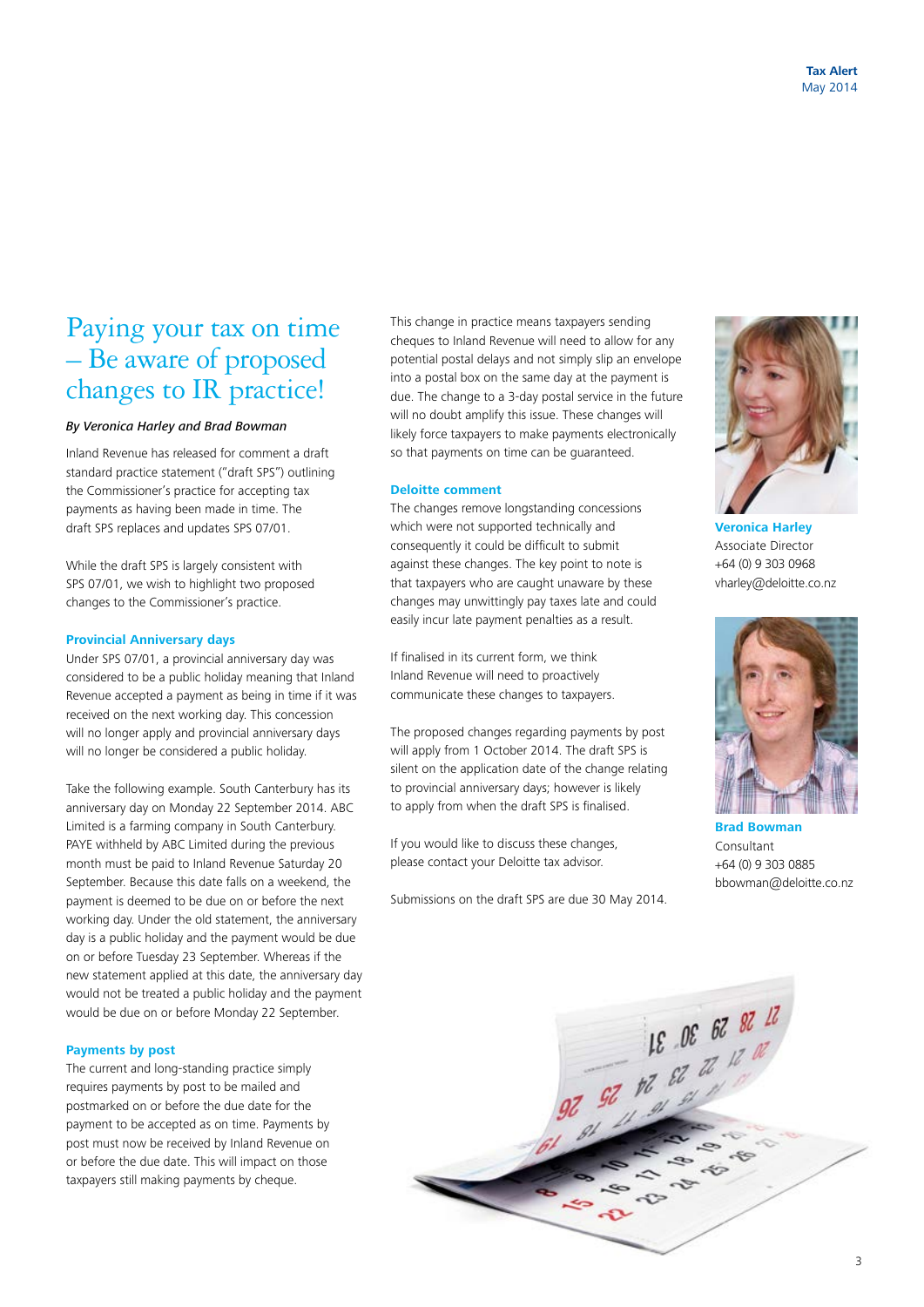### Employee allowances bill reported back

Last month the Taxation (Annual Rates, Employee Allowances, and Remedial Matters) Bill was reported back to Parliament, having been examined by the Finance and Expenditure Committee (FEC). The bill was introduced in November (see our **[special tax alert](http://www.deloitte.com/view/en_NZ/nz/services/tax-services/ffe3a63098c72410VgnVCM1000003256f70aRCRD.htm)** which outlined the proposals).

The FEC received 97 submissions from interested groups and individuals, of which over half related to the FATCA (Foreign Account Tax Compliance Act) measures alone with many individuals concerned with New Zealand's proposed entry into an inter-governmental agreement with the United States in respect of this regime.

As the title alludes, the bill contains the proposals which amend the treatment of allowances paid to employees, particularly, significant changes regarding accommodation payments. Accordingly it is an area that will impact a lot of employers. The FEC received 25 submissions on this issue and has recommended a number of amendments to improve the workability, clarity and fairness of

4

the rules. The main change is to introduce further exceptions to allow for situations involving shift work or remote workplaces where it would be otherwise inappropriate to tax accommodation provided in connection with employment.

Once the bill is enacted and the rules are finally settled, we will provide a more detailed outline of the main changes readers need to be aware of.

As it is an omnibus bill, it contains quite a number of other amendments. As a reminder, we have summarised the main contents of this bill in table form below together with proposed application dates and some of the key FEC comments on submissions.

The bill was reported back somewhat earlier than the expected date of early June, which we understand is related to the FATCA measures, in particular, the need to get the rules for the reporting obligations in place. Parliament resumed sitting this week and so we expect the bill to receive its second reading shortly and progress fairly rapidly toward enactment within the next few weeks. In the meantime if you would like more detailed information regarding the contents and impact on your business, please contact your usual Deloitte advisor.

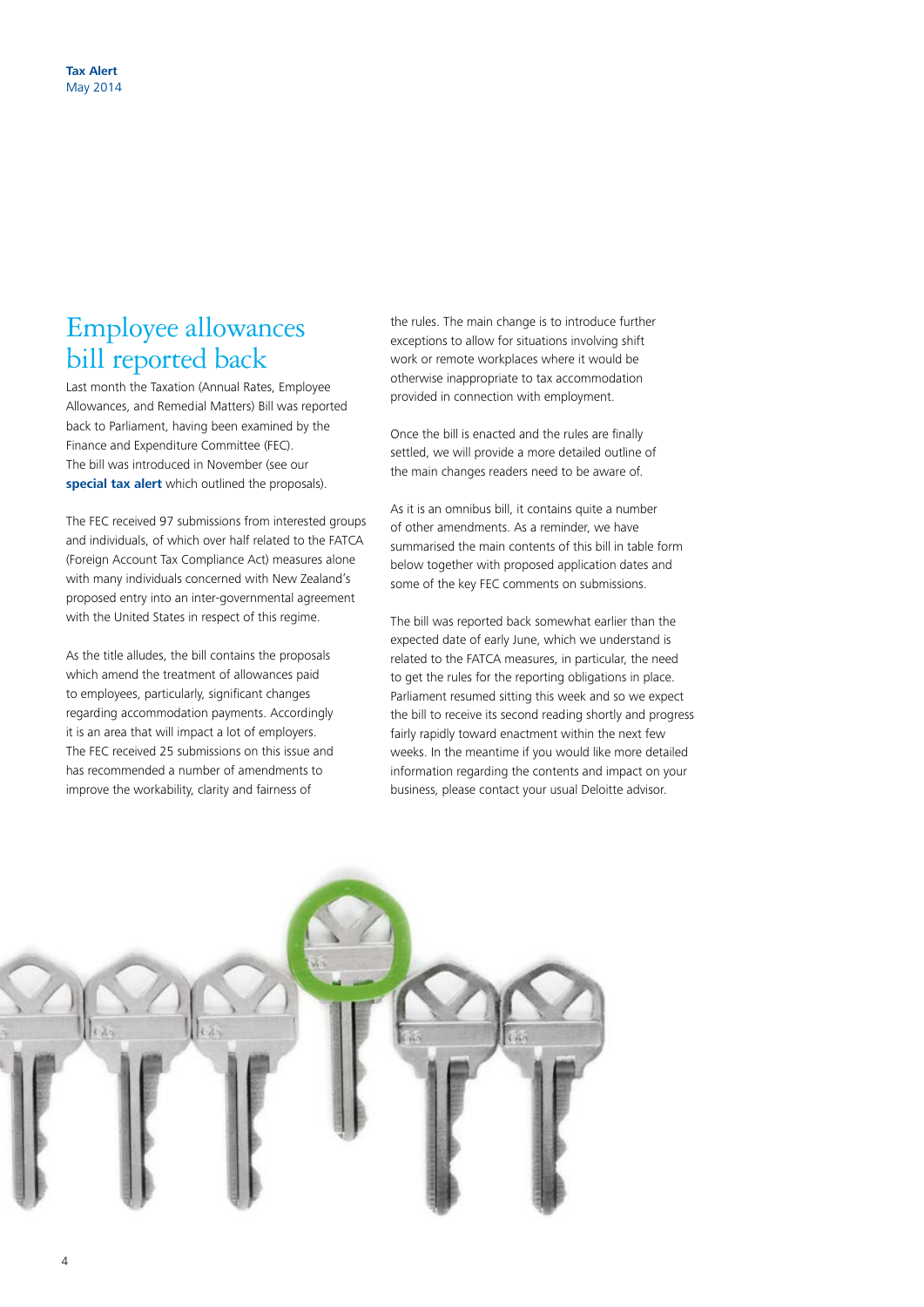| <b>Issue</b>                                                                              | <b>FEC comments</b>                                                                                                                                                                                                                                                                                                                                                                                                                                                                                                                       | <b>Application date</b>                                                                                                         |
|-------------------------------------------------------------------------------------------|-------------------------------------------------------------------------------------------------------------------------------------------------------------------------------------------------------------------------------------------------------------------------------------------------------------------------------------------------------------------------------------------------------------------------------------------------------------------------------------------------------------------------------------------|---------------------------------------------------------------------------------------------------------------------------------|
| Employee allowances                                                                       | "We propose a number of amendments to improve the<br>workability, clarity and fairness of the rules"                                                                                                                                                                                                                                                                                                                                                                                                                                      | Generally from the 2015-16 income year but some<br>of the rules may be applied retrospectively in certain<br>situations         |
| Expansion of thin<br>capitalisation rules                                                 | "We recommend several largely technical and drafting<br>amendments to ensure the rules are clear and work as<br>intended."                                                                                                                                                                                                                                                                                                                                                                                                                | Beginning of the 2015-16 income year                                                                                            |
| Black hole expenditure                                                                    | "We note that the proposals are generally taxpayer-<br>friendly. We realise there could be some dissatisfaction<br>about the items excluded from deductions, but consider<br>that the bill strikes an appropriate balance in this respect."                                                                                                                                                                                                                                                                                               | Beginning of the 2014 -15 income year                                                                                           |
| Foreign account<br>information-sharing<br>agreement                                       | "We considered these issues carefully While we<br>sympathise with the concerns, and initially shared<br>a number of them, we have reached the view that<br>the proposed inter-governmental agreement and the<br>amendment proposed in this bill to implement it, are in<br>New Zealand's best interests."                                                                                                                                                                                                                                 | 1 July 2014                                                                                                                     |
| Deregistration of charities                                                               | "We are recommending several changes to the proposed<br>rules to ensure they are clear and fair and work as<br>intended."                                                                                                                                                                                                                                                                                                                                                                                                                 | Generally from 1 April 2015 or 14 April 2014 for<br>entities which choose to voluntarily deregister                             |
| Taxation of certain lease<br>transfer payments                                            | "As Glasgow leases are more akin to a freehold estate<br>than normal commercial leases with a defined term we<br>consider that they should be excluded from the ambit<br>of the proposed changes. Any payment made on the<br>transfer or surrender of such a lease would remain non-<br>taxable and non-deductible."<br>"We recommend amending [the clause making<br>permanent easements exempt from tax] to make it clear<br>that the exemption would apply to a one-off payment,<br>but not to periodic payments, which are more in the | Lease transfer payments derived on or after<br>1 April 2015                                                                     |
| Agreements for the sale<br>and purchase of property<br>or services in foreign<br>currency | nature of rental."<br>"We recommend a number of technical amendments;<br>most are intended to improve and simplify the rules as<br>they apply to smaller entities which are not required to<br>use international financial reporting standards in their<br>reporting"                                                                                                                                                                                                                                                                     | Generally from the 2014-15 income year, although<br>IFRS taxpayers may elect to apply the new rules earlier<br>in certain cases |
| Acquisition date of land                                                                  | "We are concerned that the wording in the bill<br>introduced is insufficiently clear and recommend some<br>amendments to convey in a less circular way how the<br>first interests test would apply."<br>"We also recommend the insertion of a clause to make<br>clear the policy intention that proposed section CB 15B<br>would apply to disposals of land from the date of the<br>bill's introduction; so its acquisition could have taken<br>place before the bill was introduced."                                                    | To disposals of land occurring on or after<br>22 November 2013                                                                  |